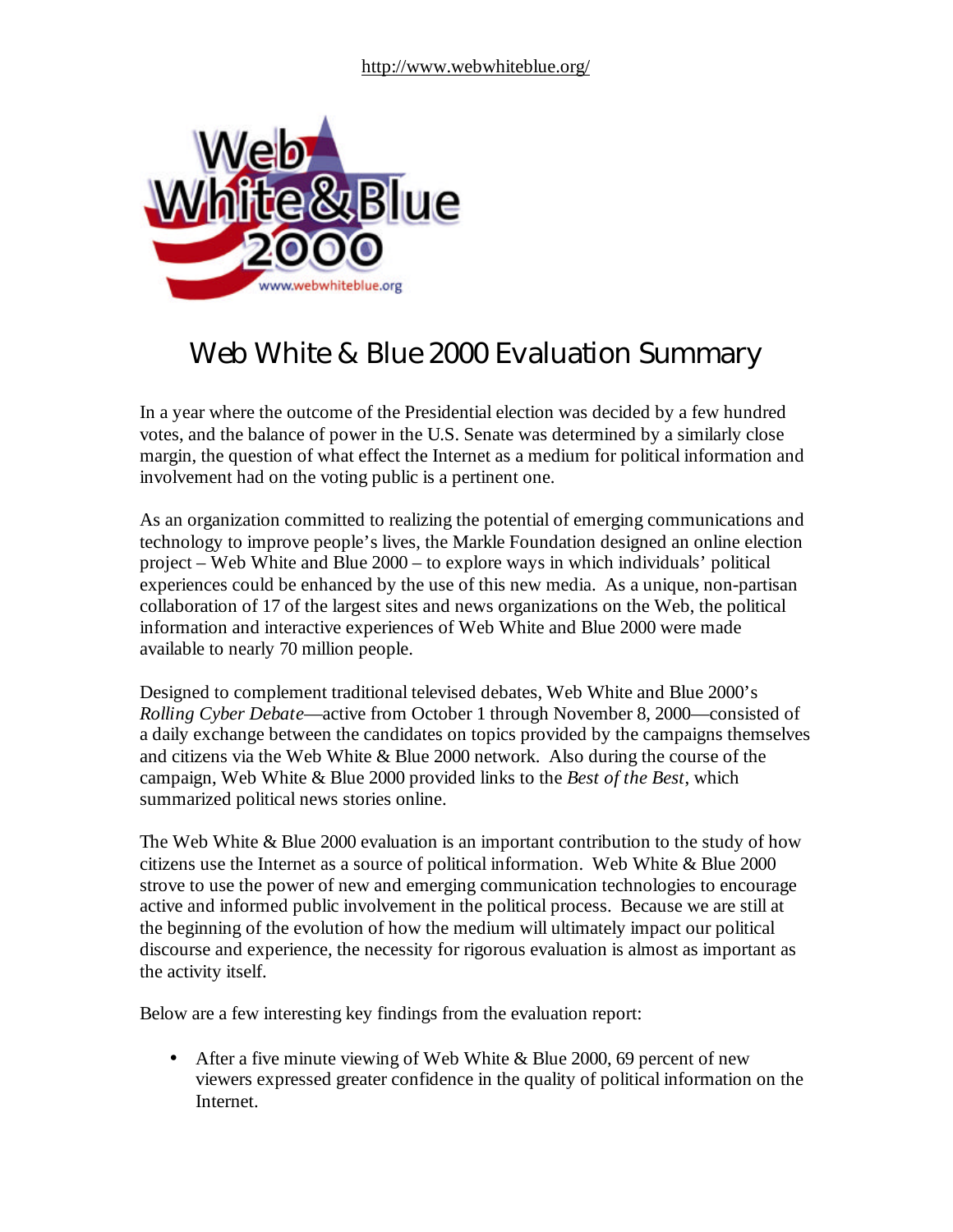- More than 70 percent of visitors looking for specific information were able to find it on the Web White and Blue 2000 network.
- Web White and Blue 2000 was viewed by the public as a credible source of political information.
- The Internet and political sites such as Web White and Blue 2000 are influencing voters' decisions and opinions. Approximately 50 percent of Web White & Blue 2000 visitors who participated in the lab experiments reported a change in how they viewed at least one of the presidential candidates.
- Tracking political Internet site traffic could be used in the future as another way to perform public opinion polls. For instance, as Election Day approached, those who viewed the *Question of the Day* on Web White & Blue 2000 focused their attention on the major parties and showed an increased interest in the Bush candidacy at the same time his public opinion poll numbers were rising.

# Evaluation Goals and Components

Web White & Blue 2000, a project of the Markle Foundation, was a non-partisan consortium of 17 of the largest Internet and traditional news organizations that came together to highlight the potential of the Internet to expand citizen participation in our democracy. To better understand the effect of this collaboration and to build a strong foundation for future efforts, the Markle Foundation engaged in a multi-faceted evaluation of Web White & Blue 2000. The evaluation was conducted in order to find answers to the following questions:

- How did participation in Web White & Blue 2000 affect the charter sites?
- Did the Web White & Blue 2000 network affect the expectations or behaviors of those who used it?
- What issues do users and charter sites want Web White & Blue to explore in the future?

Answers to these important questions provide data critical to determining how to best serve the public interest while enhancing the effectiveness and efficiency of our and the Web White & Blue network's future endeavors.

The evaluation consists of four main components:

- In-depth interviews with representatives of the charter sites
- Web White and Blue 2000 network usage statistics
- A voluntary user survey
- Internet-based interviews with a random sample of Americans that gauge the effect of particular Web sites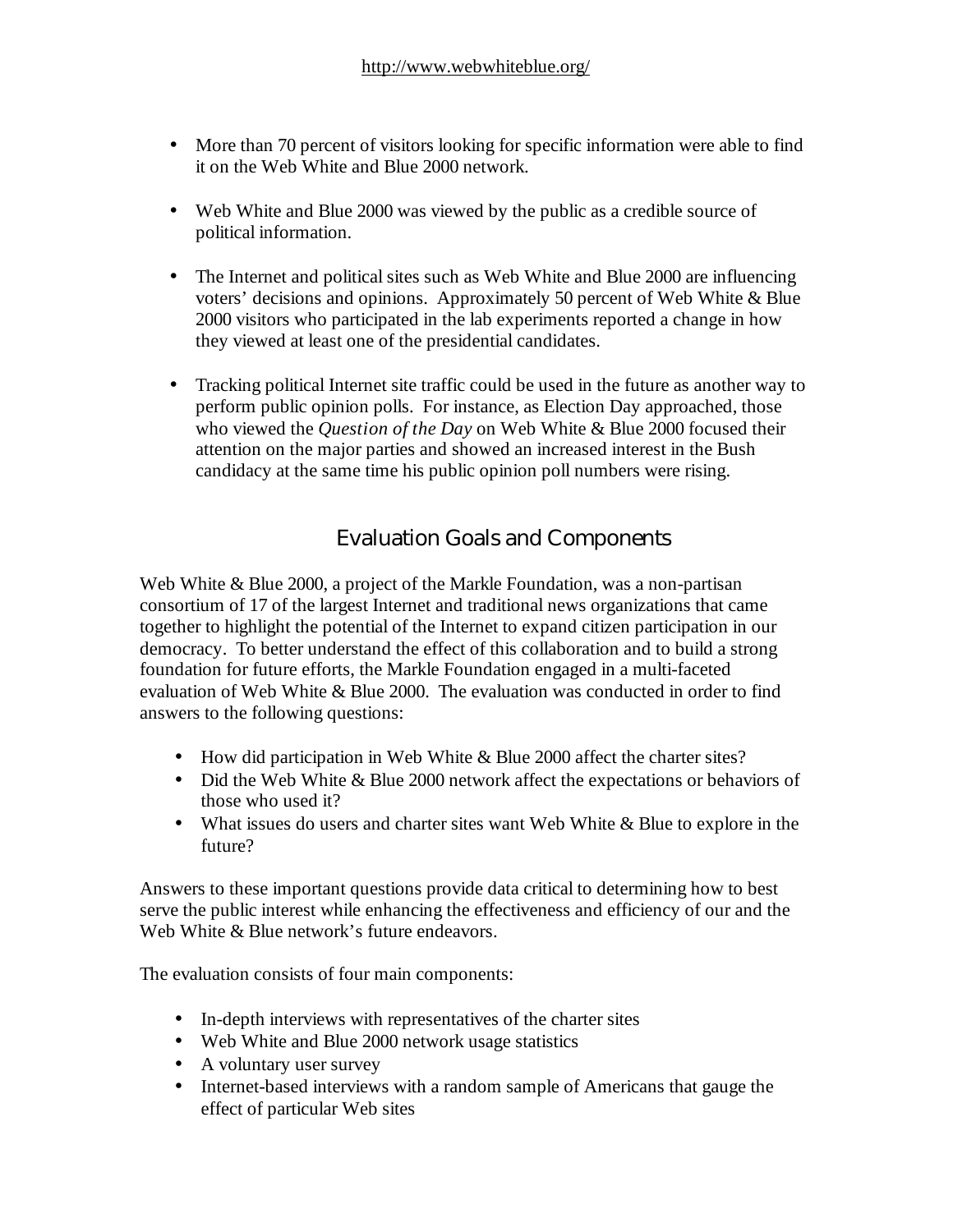These components – when combined with in-depth analysis provided by key players in online media – help to shed light on Web White  $\&$  Blue 2000's impact on the political landscape. This executive summary lays out the themes of the full evaluation and highlights a few of its findings.

#### Charter Site Interviews

Interviews with charter site participants illustrated a clear point: Among the many and varied civic initiatives to appear during the last election cycle, participation in Web White & Blue 2000 proved extremely beneficial for politicians, media partners and citizens atlarge.

These interviews also suggested that the Web White & Blue 2000 network can continue to serve as a unique and valuable public affairs forum. One of the most critical components of the evaluation was the examination of Web White & Blue 2000 from the perspective of its 17 charter sites. Members of the Web White & Blue 2000 team interviewed representatives from 15 of the 17 Web White & Blue 2000 network charter sites, covering four main areas – *Working with Web White & Blue; Effect of the Partnership; Rolling Cyber Debate; and Best of the Best,* and *The Future.*

These interviews showed that the largest and most prestigious sites are interested in getting involved in civic forums that directly engage the public with the political process and that endevours like Web White and Blue 2000 make it possible for the Internet to be more than just a marketplace, but a forum for citizens to have an active role in the political process.

### Usage Statistics

Mindshare Internet Campaigns, L.L.C. developed and maintained the Web White & Blue 2000 website, its content syndication system and its *Rolling Cyber Debate* technology platform. They also tracked patterns of usage to the site. The usage patterns showed the following time and linkage trends:

- From its launch on June 28, 2000 through November 8, 2000, [www.webwhiteblue.org r](http://www.webwhiteblue.org)eceived a grand total of 7,518,608 page views.
- Between October 1, 2000 and November 8, 2000, the *Rolling Cyber Debate* received 737,944 page views.
	- o Of these, 43 percent (314,833) were through the 17 Charter sites.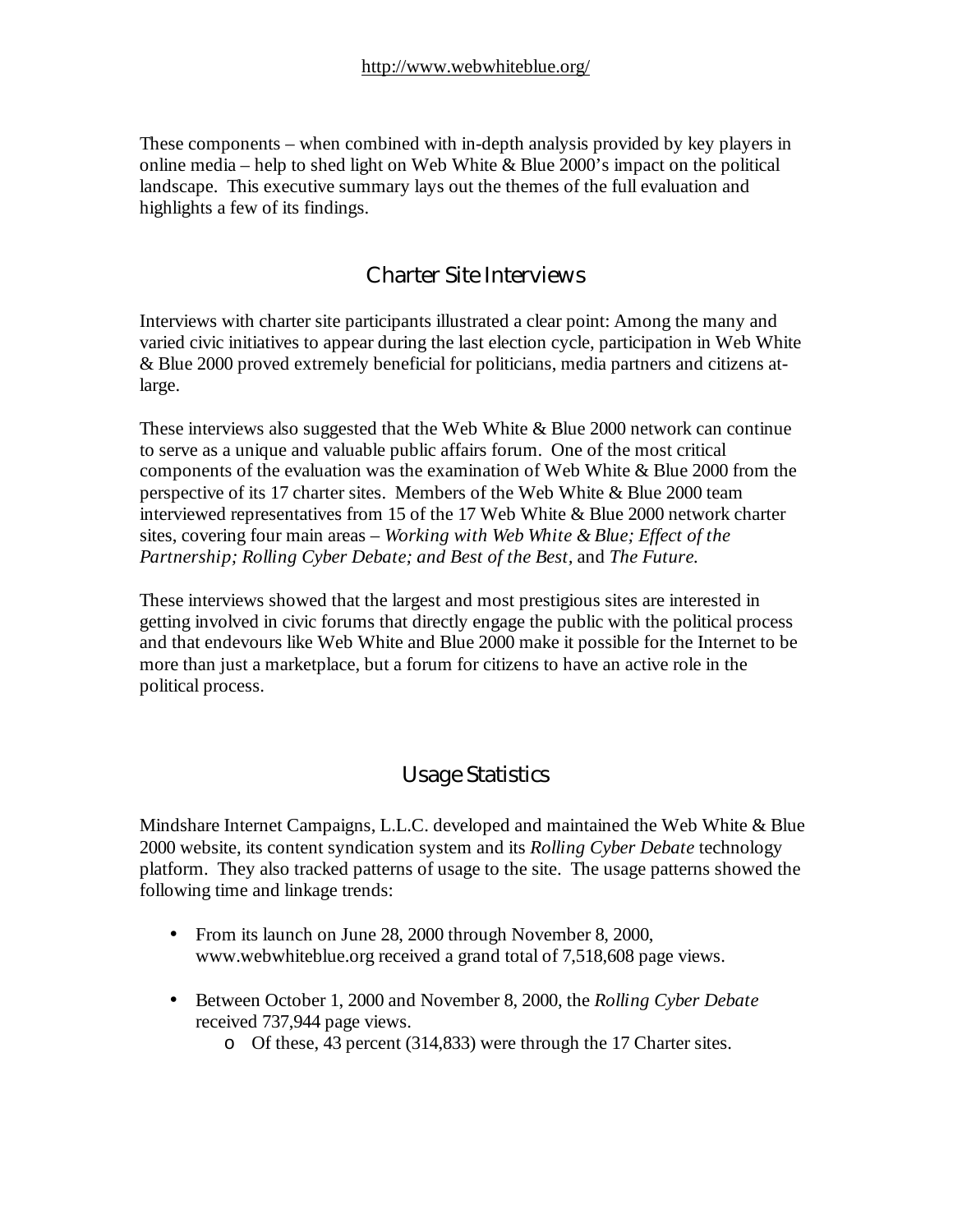- The remaining 57 percent (423,161) were through the Web White  $\&$  Blue 2000 site, in part because American Online linked to the site for the first ten days of the debate.
- The "Best of the Best" feature received 3,919,214 page views.
	- o Of these, 56 percent (2,197,226) were before the launch of the *Rolling Cyber Debate*, when the "Best of the Best" was on the Web White & Blue 2000 homepage.

Usage statistics provide valuable information about the frequency and timing of traffic to various destinations within the Web White & Blue 2000 network. According to a recent survey, the percentage of respondents who said that the Internet was their primary source of information increased 14 percent between 1998 and 2000. During this time, the percentage of respondents citing newspapers as their primary source of information has decreased from 25 percent to just below 11 percent. This shows that the web is steadily providing more information to the American public.

# Voluntary User Survey

A voluntary survey was added to the Web White & Blue 2000 site in October 2000. While asking users general questions about their online habits, the survey also asked whether they viewed the Web White & Blue 2000 site as informative, useful and trustworthy. In less than one month, more than 3000 visitors responded, showing that more than 70% of Web White & Blue 2000 users were able to find answers to their specific questions when visiting the site.

The general consensus from the survey is that Web White & Blue 2000 provided a useful public service in a quick, easy and efficient manner.

# Internet-based Interview Headlines

As Election Day approached, the majority of those who viewed the "Question of the Day" focused on the major party candidates, with an increasing amount of interest shown in the Bush campaign.

To better understand the Web White and Blue 2000 network's effect on users, we looked for ways to compare data collected in the voluntary user survey with data on how the network affected the people who were not inclined to fill out such a survey. Internetbased interviews became a critical part of this evaluation.

Between October 13 and November 6, 2000, we interviewed a random and diverse sample of 1,140 American users. Participants were presented with a seemingly standard interview about their web usage. Then, the interview was interrupted and subjects were sent to one or two sites of our choosing for five minutes each. Some were member sites